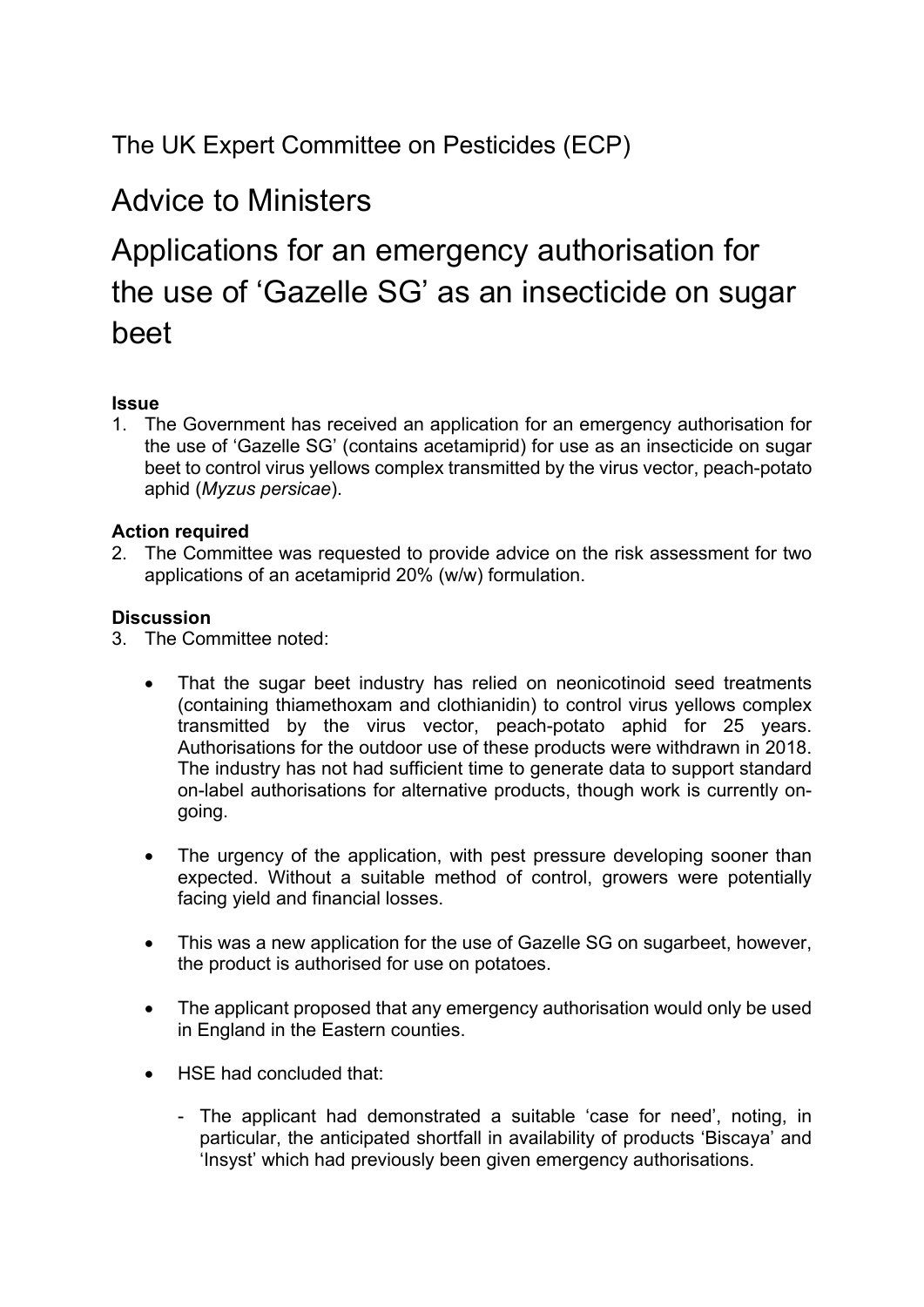- Non-dietary exposure risks were acceptable and no protective equipment would be required. Members noted the removal of weeds by hand is not considered in the exposure assessment, and it would be appropriate to understand whether this activity is likely to occur in beet cultivation. If it is, a recommendation for the use of gloves and covering of arms and legs would be prudent.
- Consumer exposure assessments included an element of uncertainty, due to the number of supporting field trial data, but that the available evidence provided an assurance that Maximum Residue Levels would not be exceeded and that the use would not harm human health.
- The environmental fate and behaviour assessment did not identify any risk of harm to groundwater quality, but it was necessary to limit the amount of acetamiprid applied to a treated area in any three-year period.
- Ecotoxicological risks were acceptable for virtually all compartments, provided appropriate risk mitigation was imposed. Risks to aquatic life are to be mitigated by the imposition of a 12m buffer zone and use of three-star drift reducing technology (DRT). Risk to non-target arthropods are to be mitigated by the imposition of a 10m buffer zone and use of three-star DRT, but it is uncertain whether this will afford the usual degree of assurance. The risk has not been shown to be acceptable for birds (acute risk) and soil macro-invertebrates

#### **Committee advice and views**

- 4. The Committee advised that:
	- based on the evidence presented and the product being used in the way proposed by HSE, it was possible to manage most but not all risks to human health and the environment.
	- Government should take account of, and look to minimise the risk of, an excessive number of consecutive sprays of products containing neonicotinoid pesticides that have been approved for emergency use (in order to address resistance and environmental risks).
- 5. ECP also took the view that:
	- A case for need had been demonstrated (potentially significant agronomic impacts arising from a failure to manage the pests and a lack of a suitable range of control options).
	- It would be appropriate for HSE to review guidance on aphid monitoring to resolve inconsistencies and for growers to undertake monitoring in all fields and report this at field level to improve understanding of pest pressures;